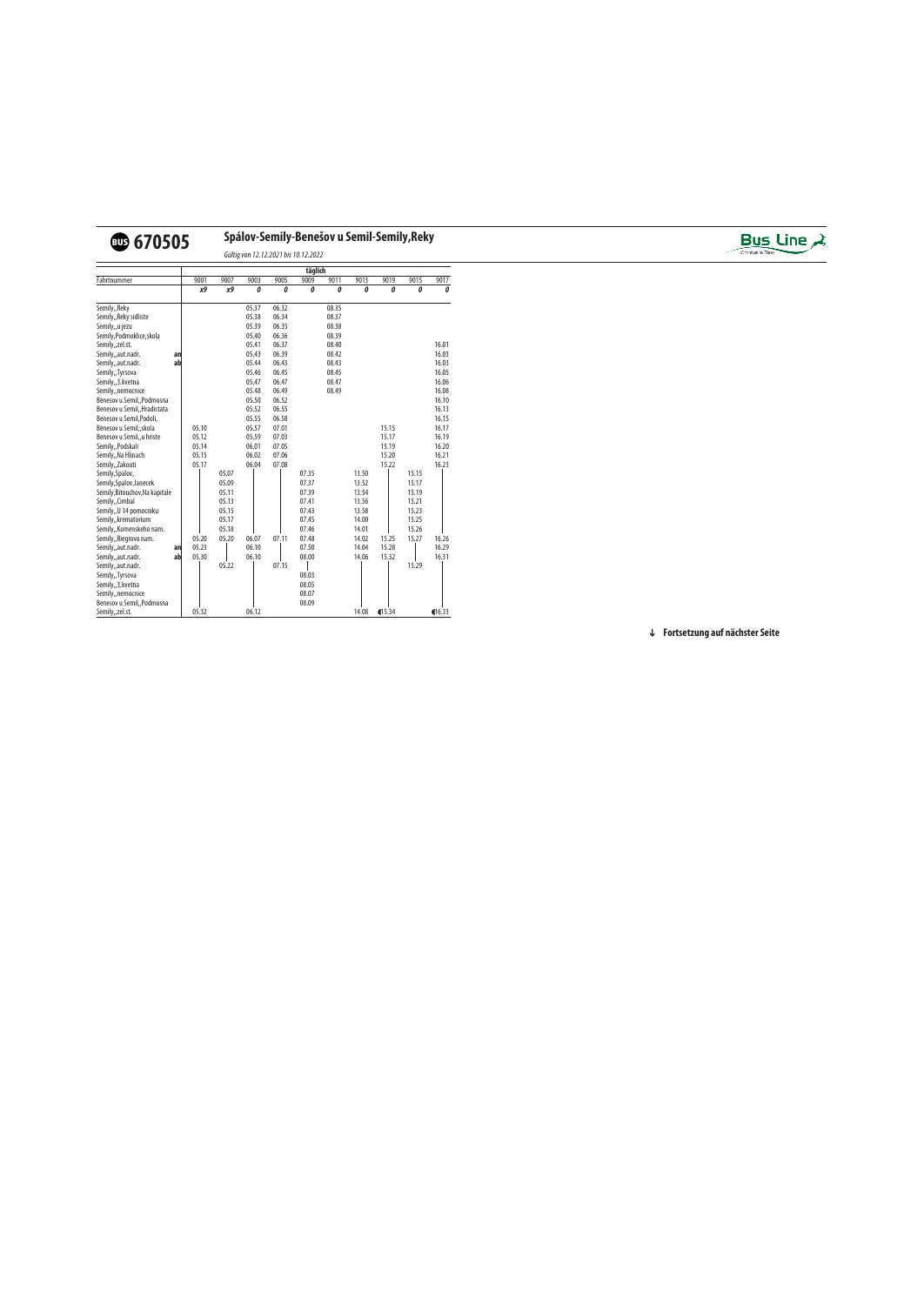| Fortsetzung               | täglich |      |       |      |      |      |       |         |      |                       |  |  |
|---------------------------|---------|------|-------|------|------|------|-------|---------|------|-----------------------|--|--|
| Fahrtnummer               | 9001    | 9007 | 9003  | 9005 | 9009 | 9011 | 9013  | 9019    | 9015 | 9017                  |  |  |
|                           | х9      | х9   | 0     | 0    | 0    | 0    | 0     | 0       | 0    | 0                     |  |  |
| Semily,,zel.st.           | 05.32   |      | 06.12 |      |      |      | 14.08 | 15.34   |      | $\P$ 16.33            |  |  |
| Semily, Podmoklice, skola | 05.33   |      | 06.13 |      |      |      | 14.09 | 15.35   |      | $\P$ <sup>16.34</sup> |  |  |
| Semily,,u jezu            | 05.34   |      | 06.14 |      |      |      | 14.10 | \$15.36 |      | $\P$ 16.35            |  |  |
| Semily,, Reky sidliste    | 05.35   |      | 06.15 |      |      |      | 14.11 | 415.37  |      | $\P$ 16.36            |  |  |
| Semily,, Reky             | 05.36   |      | 06.16 |      |      |      | 14.12 | \$15.38 |      | $\P$ 16.37            |  |  |

**0** Mo-Fr (ohne Feiertage) **x9** Mo-Fr (ohne Feiertage), nicht 27.12.21 bis 31.12. ● hält nur zum Aussteigen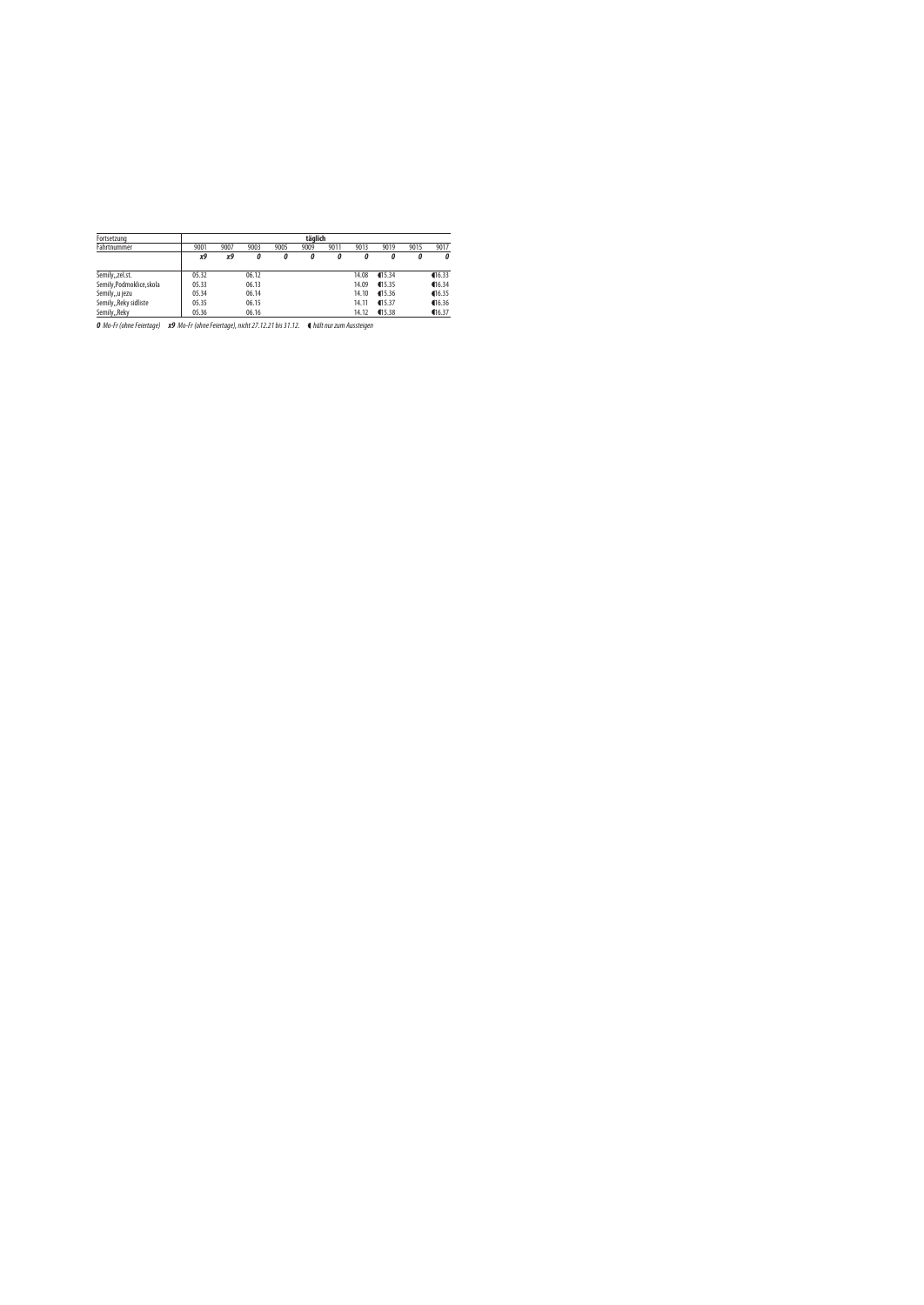

## v**670505 Semily,Reky-Benešov u Semil-Semily-Spálov**



|                                |    | täglich |       |       |       |       |       |       |       |       |       |        |       |
|--------------------------------|----|---------|-------|-------|-------|-------|-------|-------|-------|-------|-------|--------|-------|
| Fahrtnummer                    |    | 9002    | 9024  | 9014  | 9018  | 9020  | 9016  | 9006  | 9004  | 9008  | 9022  | 9012   | 9010  |
|                                |    | 0       | y5    | y5    | 0     | 0     | 0     | 0     | 0     | 0     | 0     | χ9     | χ9    |
| Semily,, Reky                  |    |         |       | 07.31 |       |       |       | 11.57 | 13.22 | 14.37 |       |        |       |
| Semily,, Reky sidliste         |    |         |       | 07.32 |       |       |       | 11.58 | 13.23 | 14.38 |       |        |       |
| Semily,,u jezu                 |    |         |       | 07.33 |       |       |       | 11.59 | 13.24 | 14.39 |       |        |       |
| Semily, Podmoklice, skola      |    |         |       | 07.34 |       |       |       | 12.00 | 13.25 | 14.40 |       |        |       |
| Semily,,zel.st.                |    |         |       | 07.36 |       |       | 10.01 | 12.01 | 13.26 | 14.41 |       |        |       |
| Semily,,aut.nadr.              | an |         |       | 07.38 |       |       |       |       | 13.28 | 14.43 |       |        |       |
| Semily,,aut.nadr.              | ab | 07.20   | 07.35 | 07.38 |       |       |       |       | 13.35 | 14.45 | 15.00 | 16.35  | 17.31 |
| Semily,, Riegrovo nam.         |    | 07.23   | 07.37 | 07.41 |       |       | 10.04 | 12.04 | 13.38 | 14.48 | 15.03 | 16.38  | 17.34 |
| Semily,, Komenskeho nam.       |    | 07.24   | 07.38 | 07.43 |       |       |       |       | 13.39 |       | 15.04 | 16.39  |       |
| Semily, krematorium            |    | 07.25   | 07.39 | 07.45 |       |       |       |       | 13.40 |       | 15.05 | 16.40  |       |
| Semily, U 14 pomocniku         |    | 07.26   | 07.40 | 07.47 |       |       |       |       | 13.41 |       | 15.06 | 16.41  |       |
| Semily,,Cimbal                 |    | 07.28   |       |       |       |       |       |       | 13.43 |       | 15.08 | 16.43  |       |
| Prikry,                        |    |         |       |       |       |       |       |       |       |       |       | 16.50  |       |
| Semily, Bitouchov, Na kapitale |    | 07.30   |       |       |       |       |       |       | 13.45 |       | 15.10 | 116.56 |       |
| Semily, Spalov, Janecek        |    | 07.32   |       |       |       |       |       |       | 13.47 |       | 15.12 | 16.58  |       |
| Semily, Spalov,                |    | 07.34   |       |       |       |       |       |       | 13.49 |       | 15.14 | 17.00  |       |
| Semily,,Zakouti                |    |         |       |       |       |       | 10.07 | 12.07 |       | 14.50 |       |        | 17.36 |
| Semily,, Na Hlinach            |    |         |       |       |       |       | 10.09 | 12.09 |       | 14.51 |       |        | 17.37 |
| Semily,, Podskali              |    |         |       |       |       |       | 10.10 | 12.10 |       | 14.52 |       |        | 17.38 |
| Benesov u Semil,, u hriste     |    |         |       |       |       |       | 10.11 | 12.11 |       | 14.54 |       |        | 17.40 |
| Benesov u Semil,, skola        |    |         |       |       |       |       | 10.13 | 12.13 |       | 14.56 |       |        | 17.42 |
| Benesov u Semil, Podoli,       |    |         |       |       |       |       | 10.15 | 12.15 |       |       |       |        | 17.44 |
| Benesov u Semil, Hradistata    |    |         |       |       |       |       | 10.17 | 12.17 |       |       |       |        |       |
| Benesov u Semil,, Podmosna     |    |         |       |       | 08.15 |       | 10.20 | 12.20 |       |       |       |        |       |
| Semily, nemocnice              |    |         |       |       | 08.17 | 08.52 | 10.22 | 12.22 |       |       |       |        |       |
| Semily,,3. kvetna              |    |         |       |       | 08.19 | 08.54 | 10.24 | 12.24 |       |       |       |        |       |
| Semily,, Tyrsova               |    |         |       |       | 08.21 | 08.56 | 10.26 | 12.26 |       |       |       |        |       |
| Semily,,aut.nadr.              | an |         |       |       | 08.23 | 08.58 | 10.29 | 12.29 |       |       |       |        |       |
| Semily,,aut.nadr.              | ab |         |       |       | 08.23 | 08.58 | 10.31 | 12.31 |       |       |       |        |       |
| Semily,,zel.st.                |    |         |       |       | 08.24 | 09.00 | 10.33 | 12.33 |       |       |       |        |       |
| Semily, Podmoklice, skola      |    |         |       |       | 08.26 |       | 10.34 | 12.34 |       |       |       |        |       |
| Semily,,u jezu                 |    |         |       |       | 08.27 |       | 10.35 | 12.35 |       |       |       |        |       |
| Semily,, Reky sidliste         |    |         |       |       | 08.28 |       | 10.36 | 12.36 |       |       |       |        |       |
| Semily,, Reky                  |    |         |       |       | 08.29 |       | 10.37 | 12.37 |       |       |       |        |       |